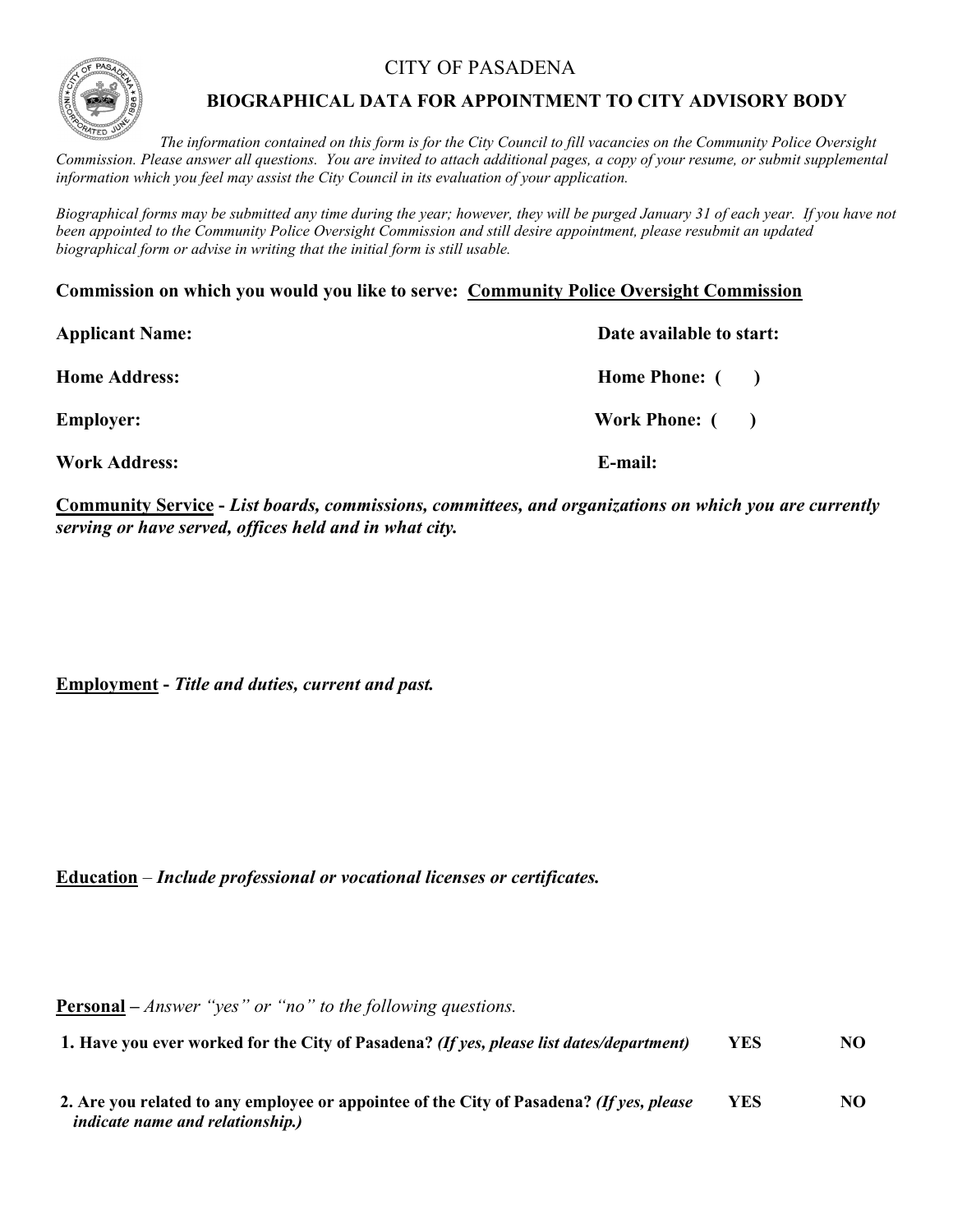| 3. Are you aware that financial disclosure is required annually? (e.g. sources of<br>income, loans and gifts, investments, interests in real property.)                                                                                                                                                                                                                                                                       | <b>YES</b> | NO. |
|-------------------------------------------------------------------------------------------------------------------------------------------------------------------------------------------------------------------------------------------------------------------------------------------------------------------------------------------------------------------------------------------------------------------------------|------------|-----|
| 4. Rules of law and ethics prohibit members from participating in and voting on matters<br>in which they may have a direct or indirect financial interest. Are you aware of any<br>potential conflicts of interest which may develop from your occupation or holdings in<br>relation to your responsibilities as a member of the Community Police Oversight Commission?<br>(If yes, please indicate any potential conflicts): | <b>YES</b> | NO  |
| 5. Have there been or are there now, any personal or business circumstances which<br>might reflect adversely on the propriety of your serving as a member of the<br><b>Community Police Advisory Commission?</b>                                                                                                                                                                                                              | <b>YES</b> | NO. |
| 6. Are you aware of the time commitment necessary to fulfill the obligations of the<br><b>Community Police Oversight Commission?</b>                                                                                                                                                                                                                                                                                          | <b>YES</b> | NO. |
| 7. Are you applying to serve in one of the community-based organization seats?                                                                                                                                                                                                                                                                                                                                                | <b>YES</b> | NO  |
| (If Yes, indicate name of organization you represent, your job title, and length of service):                                                                                                                                                                                                                                                                                                                                 |            |     |
|                                                                                                                                                                                                                                                                                                                                                                                                                               |            |     |

**IMPORTANT: For individuals responding "YES" to question No. 7 to serve in one of the community-based organization seats, please also complete the supplemental questionnaire.** 

| 8. Are you presently or have you ever worked as a member of law enforcement?                                                                                               |      | NO. |
|----------------------------------------------------------------------------------------------------------------------------------------------------------------------------|------|-----|
| (If yes, please indicate job title and years of service):                                                                                                                  |      |     |
| 9. Are you a practicing attorney that handles, or are you a member of any firm or entity<br>that currently handles criminal or civil matters involving the Pasadena Police | YES. | NO. |

 **that currently handles criminal or civil matters involving the Pasadena Police Department?**

**10. Describe your relevant life experience, professional training, and/or education in the following areas: Police Activity/Law Enforcement/Criminal Justice System; Social Justice; Mental Health; and Anti-Bias Curriculum/Studies and/or Working with Diverse Populations:**

**11. How would you add value to the Community Police Oversight Commission?**

**12. What do you see as the objectives and goals of the Community Police Oversight Commission?**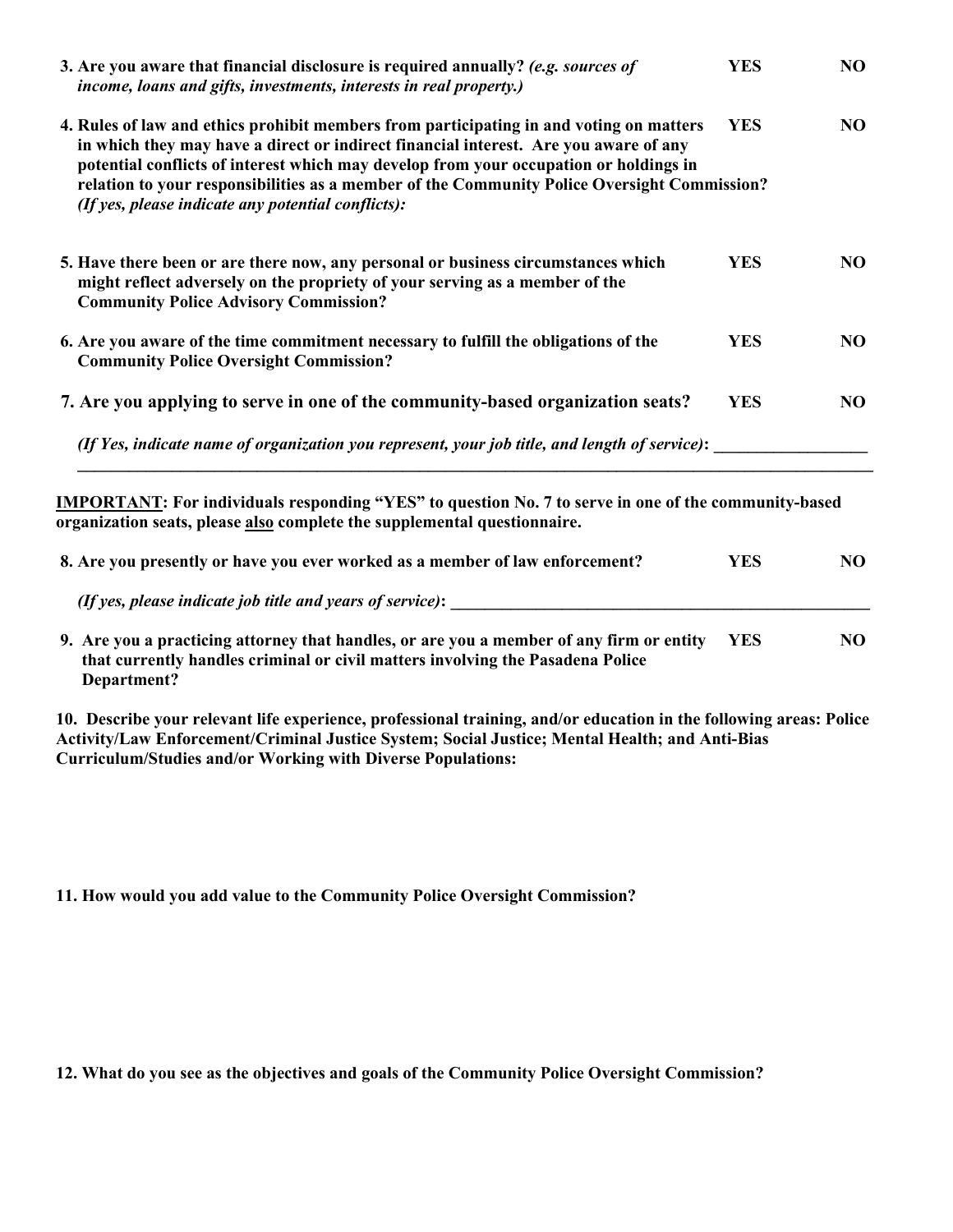**13. How would you help achieve these objectives and goals?** 

| Signature:                                                                                                                                                                                                                         | Date: |            |  |  |  |
|------------------------------------------------------------------------------------------------------------------------------------------------------------------------------------------------------------------------------------|-------|------------|--|--|--|
| I hereby certify that the following information is correct to the best of my knowledge.                                                                                                                                            |       |            |  |  |  |
|                                                                                                                                                                                                                                    |       |            |  |  |  |
| One of the goals of the City Council is to balance advisory body appointments in terms of geographic residence, location,<br>ethnicity, gender, and age. The following information is desirable, but not required for appointment. |       |            |  |  |  |
| Year of Birth: Gender:                                                                                                                                                                                                             |       | District # |  |  |  |
| If City resident, number of years:                                                                                                                                                                                                 |       |            |  |  |  |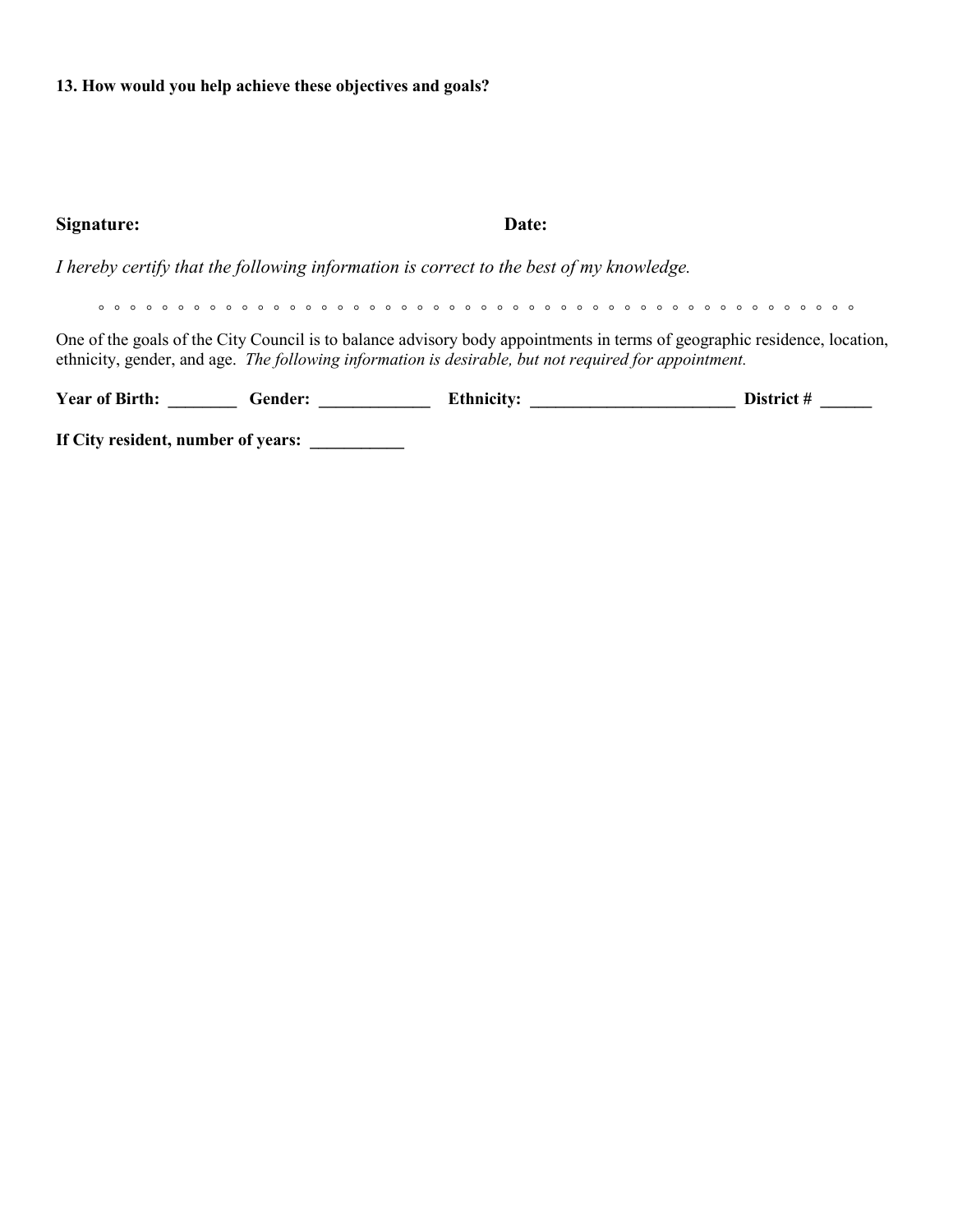## **CITY OF PASADENA**

# Commissioner Biographical Form - VOLUNTARY

This biographical form will be filed in the Office of the Mayor & City Council; if you are appointed to a commission, it will assist City Hall in responding to questions regarding your background as a commissioner if requested by the news media or interested citizens. This Biographical Form should be submitted along with your commission application.

If you choose to complete the form, please be sure that the information provided is factual. It will be the basis for information provided over the telephone and at the public counter. The form may be duplicated and given to the news media and it may also be posted on the City's website.

**NAME: DISTRICT: YEARS AS PASADENA RESIDENT:**

**OCCUPATION:** 

**EDUCATION & TRAINING:** 

**SERVICE RECORD:** 

**MEMBERSHIP & OFFICES HELD IN CIVIC, RELIGIOUS, FRATERNAL OR TECHNICAL ASSOCIATIONS:**

**HOBBIES:** 

**SIGNATURE:** \_\_\_\_\_\_\_\_\_\_\_\_\_\_\_\_\_\_\_\_\_\_\_\_\_\_\_\_\_\_\_\_ **DATE:** \_\_\_\_\_\_\_\_\_\_\_\_\_\_\_\_\_\_\_\_\_\_\_ *I hereby certify that the following information is correct to the best of my knowledge. ◦ ◦ ◦ ◦ ◦ ◦ ◦ ◦ ◦ ◦ ◦ ◦ ◦ ◦ ◦ ◦ ◦ ◦ ◦ ◦ ◦ ◦ ◦ ◦ ◦ ◦ ◦ ◦ ◦ ◦ ◦ ◦ ◦ ◦ ◦ ◦ ◦ ◦ ◦ ◦ ◦ ◦ ◦ ◦ ◦ ◦ ◦ ◦*

*When complete, email and send original to: CPOC[@cityofpasadena.net](mailto:CPOC@cityofpasadena.net)*

*Attn: Amanda Fowler*